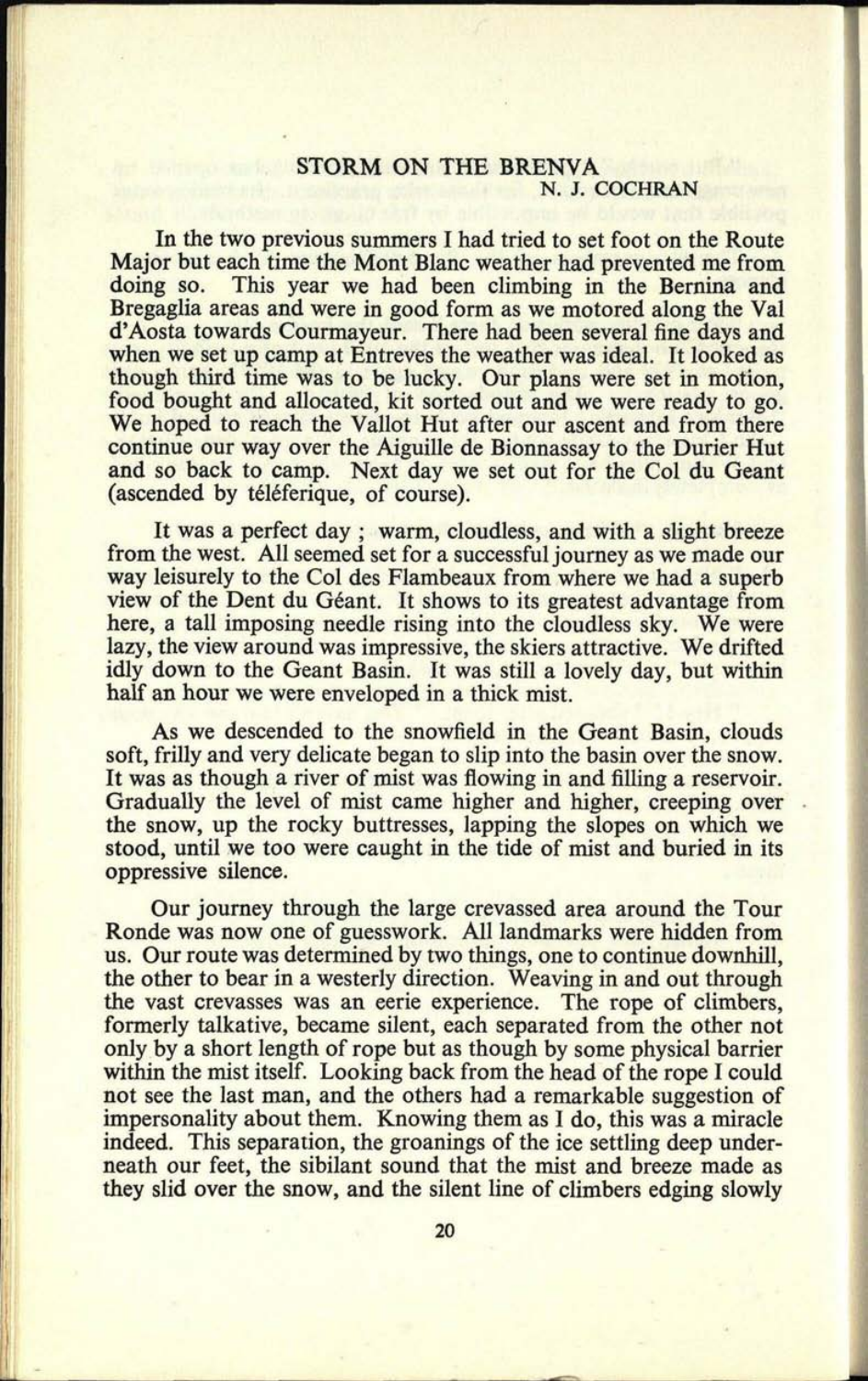forwards stirred in me a weird but stimulating feeling, an inexpressible excitement. I wanted to rush onwards to our goal.

We moved on slowly and came to some tracks going in what we believed to be the right direction. After some hesitation we decided to follow them, which though not always a wise thing to do proved this time to be right and led us straight to the bergschrund below the Col de la Fourche. This was covered as were the slopes above by <sup>a</sup> great deal of powder snow which hampered our crossing. The soft snow above made us move carefully, a carefulness that appeared somewhat puerile when two Frenchmen passed us at a supersonic speed, clawing their way up, hands and feet all working like pistons.

The Col de la Fourche Refuge is one of the more primitive kind but has as a compensation for its discomforts the most superb situation. It is a metal shelter about twice the size of an Anderson shelter perched partly on the rocks and partly over space, and held to its uncertain base by wire hawsers. It is indeed an eagle's eyrie. Inside there is sleeping space for ten when everyone is crammed in tightly. Two feet of floor space is then left on which any cooking may be done. The doorway is doorless and all debris that is thrown out drops into the misty depths below.

The mists hung around us, obscuring even the snowfield below until at seven they slowly evaporated leaving the Brenva face free. For the first time I appreciated its magnificence. It is a massive apselike amphitheatre with mighty rock buttresses heaving upwards, holding the ice and snow as though they were the windows of a great cathedral. The whole was a deep blue, translucent where the ice and snow shone, with the two tops of the mountain catching the last rays of the sun. It was a tremendous and inspiring view. Only across the Gussenfeldt Couloir and the arete above there still trailed a cloud, frail and irridescent. We watched until all light had left the summits, and then turned in silently and settled down in our cramped and uncomfortable quarters for about four hours' rest.

Activity started about eleven when the first parties began to make breakfast. Each followed the other as quickly as possible, anxious to be away by midnight at the latest. When I had looked out I found that the weather had again broken ; long streaks of low cloud lay against the face of the mountain and squally gusts of wind rattled the refuge. It was obvious that Route Major was once again out. All parties came to the same decision, so there were three parties each now bent on going for the Old Brenva Route.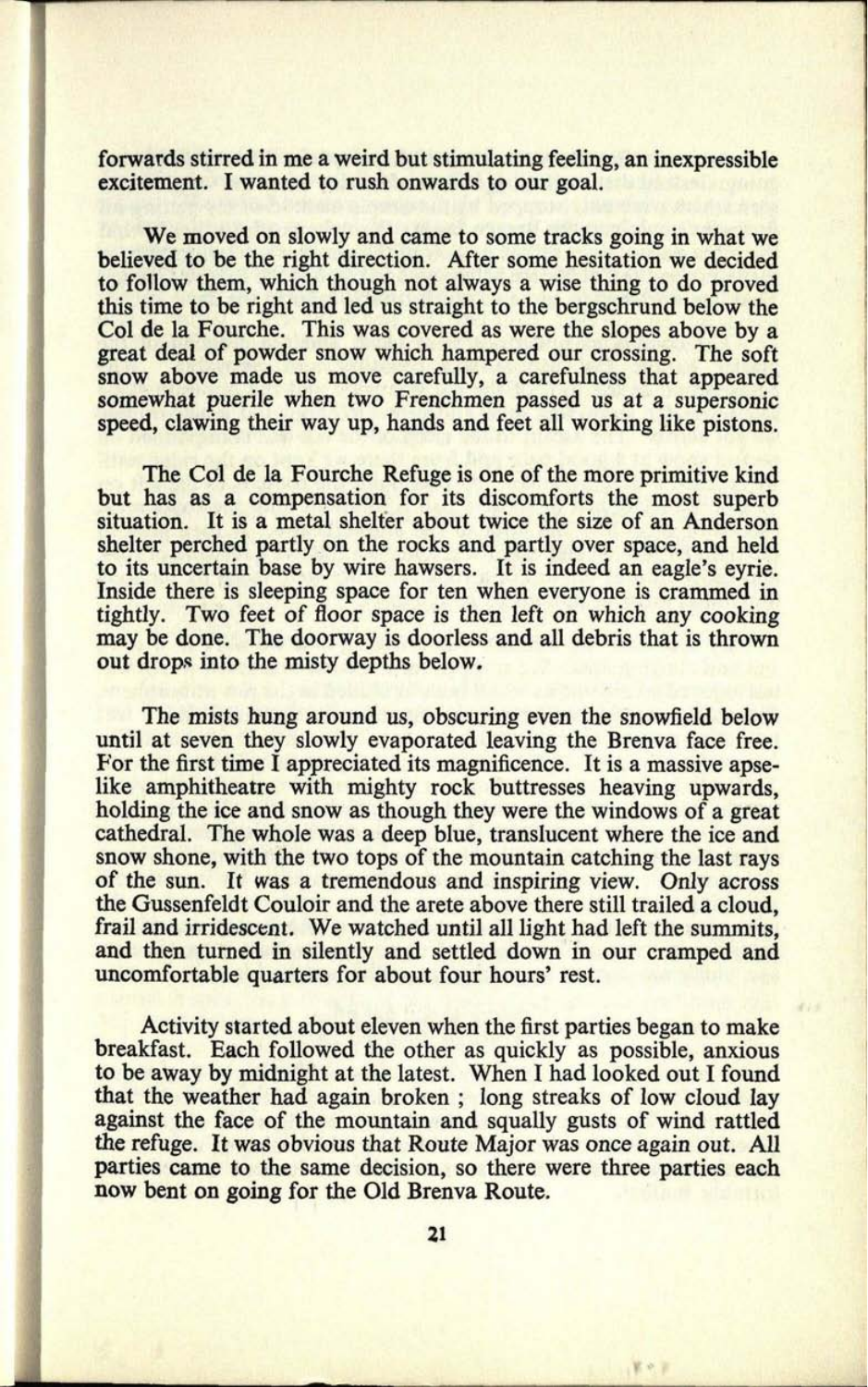As is so often the case the British party was dilatory in getting going. Indeed there were suggestions of mutiny when the weather was seen which were only stopped by the simple method of my getting off down the couloir to the Brenva basin. We were much further behind the other parties than I liked in view of the weather's deterioration, as they were on the Col Moore before we had reached the Brenva Glacier. That late start was to cause us much trouble later in the day.

The conditions underfoot were ideal, and the crossing of the er to the Col Moore was beautiful and enjoyable. The glacier to the Col Moore was beautiful and enjoyable. bergschrund at the foot of the col was wide and the opposite slope steep, but the snow was solid and firm. Without too much trouble we got across. The ascent to the ridge of the col was cramponned on perfect snow at a good pace and from there we kept on the ridge until we reached a steep shoulder. At that point the route is to the left on to a broad rising belt of snow which is followed until the route must ascend or drop into the floor of the amphitheatre. It then goes to the right by broken and easy rock, and then follows a mixture of rock and snow until at the top of a rock point we were faced by the long horizontal arete so famous to all climbers.

By this time the weather was breaking and we were in a cold, wet and clinging mist. We stopped for a second breakfast, which was not enjoyed by anyone as we all became chilled in the raw atmosphere. The mists were thickening and rolling down the mountainside. I was becoming worried about our time as one of the members was beginning to feel the effects of altitude and we were slower than I had expected. The arete looked very menacing as I stood on the end ; I was able to see the far end, but that was all. Engulfed in mist the arete now looked very narrow, and with the drop on either side swallowed up in cloud the sides seemed perilously steep. Setting out along it I found the snow still in good condition and the crampons bit into it with satisfying certainty. It was quite as narrow as foretold and in the mist gave the appearance of great steepness. Each step was placed carefully in front of the other and there was nowhere to put the ice axe which was carried as a tightrope walker carries his pole.

> " *Nowhere to fall but off, Nowhere to stand but on."*

It was crossed safely. Our route was now along the edge and towards the left of the rocky ridge that runs directly upwards from the arete. This area was crevassed to a considerable degree but covered by a firm coating or ice and snow which allowed us to move directly upwards, though the sounds under our ice axes were uncomfortably hollow.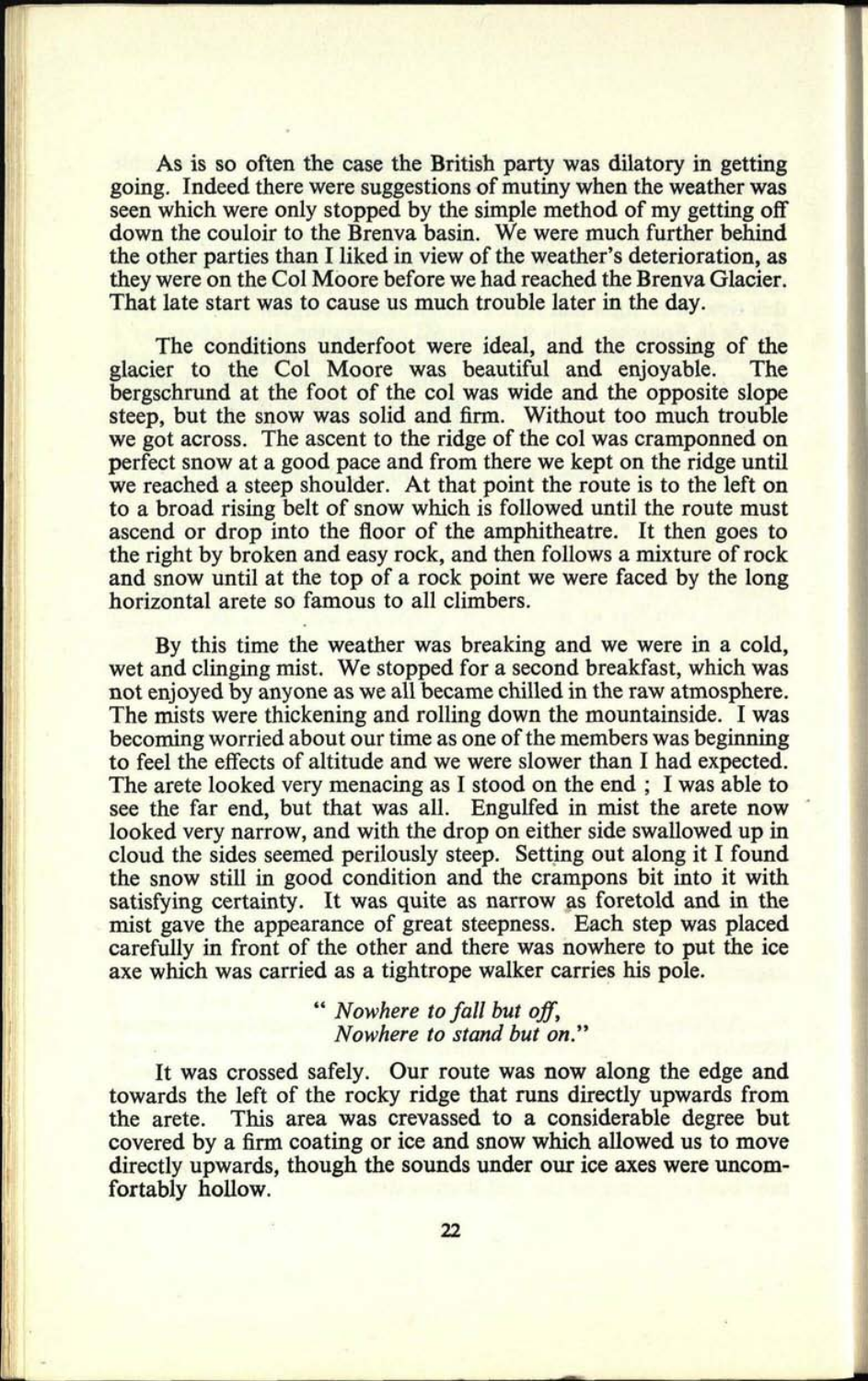At this point Bob took over the step cutting to give me a rest and we moved steadily upwards to the Col della Brenva and the area of seracs. The wind became increasingly severe, powerful gusts shook us, enveloping us in cold waves of snow, stinging our faces and freezing our hands, clad though they were in wool and windproof gloves. When we reached the col <sup>a</sup>great and continuous blast of air swayed us as we stood hesitant and wondering. Should we go on or beat a retreat ? The snow was soft and thick, and around the seracs it had drifted thigh deep. It seemed that any further progress must be slow. The visibility was nil: whiteness was everywhere, above. The visibility was nil; whiteness was everywhere, above, below and all around. It would be wiser to go down rather than suffer this continuing refrigeration. Thirty feet down below the col we would be out of the worst of the wind.

**27. 0509**

There is a bewitching quality about the mountains. They have the enchantments of the Sirens in their behaviour, enticing one to take that extra step that an overwatchful prudence advises against. I have often noticed that when indecision holds sway, when discretion suggests go back, and comfort says let's get out of here, there is a momentary relenting, an enticement to go forwards, a flicker from their come-hither eyes that sweeps us on. So it was on this occasion.

On the col a retreat would have been sensible, but no sooner had I said that we should go down than the wind dropped, the snow spume ceased to envelop us, the sky appeared blue above us and the sun sparkled on the great snow shoulder before us. No longer did <sup>I</sup>think of going down. With yelps of joy we rushed forward, ploughing thigh deep into the soft snow ahead of us. For ten minutes all was well; progress was made, and a quick compass reading was taken by Tommy. (He was in the R.A.F. and it was assumed that he could navigate. In the final reckoning he proved he could.)

Ten minutes went by and we were committed. The spell had worked and the mountain again took control. The wind was fiercer, colder ; the air was filled with driving icy spicules that rattled on our anorak hoods, long fronds of ice stood out from our eyebrows and our head coverings. Even as we made them, our steps were wiped out; there would be no track to follow back. Amidst it all a grey line of pilgrims, doubled on the wind, went slowly up to their summit. A large bergschrund loomed menacingly in front, as black as Styx and just as wide, the last barrier before the summit. It was crossed and on we went. The rounded and flat top was invisible, so when we no longer climbed upwards we decided we were there. Now for the run down.